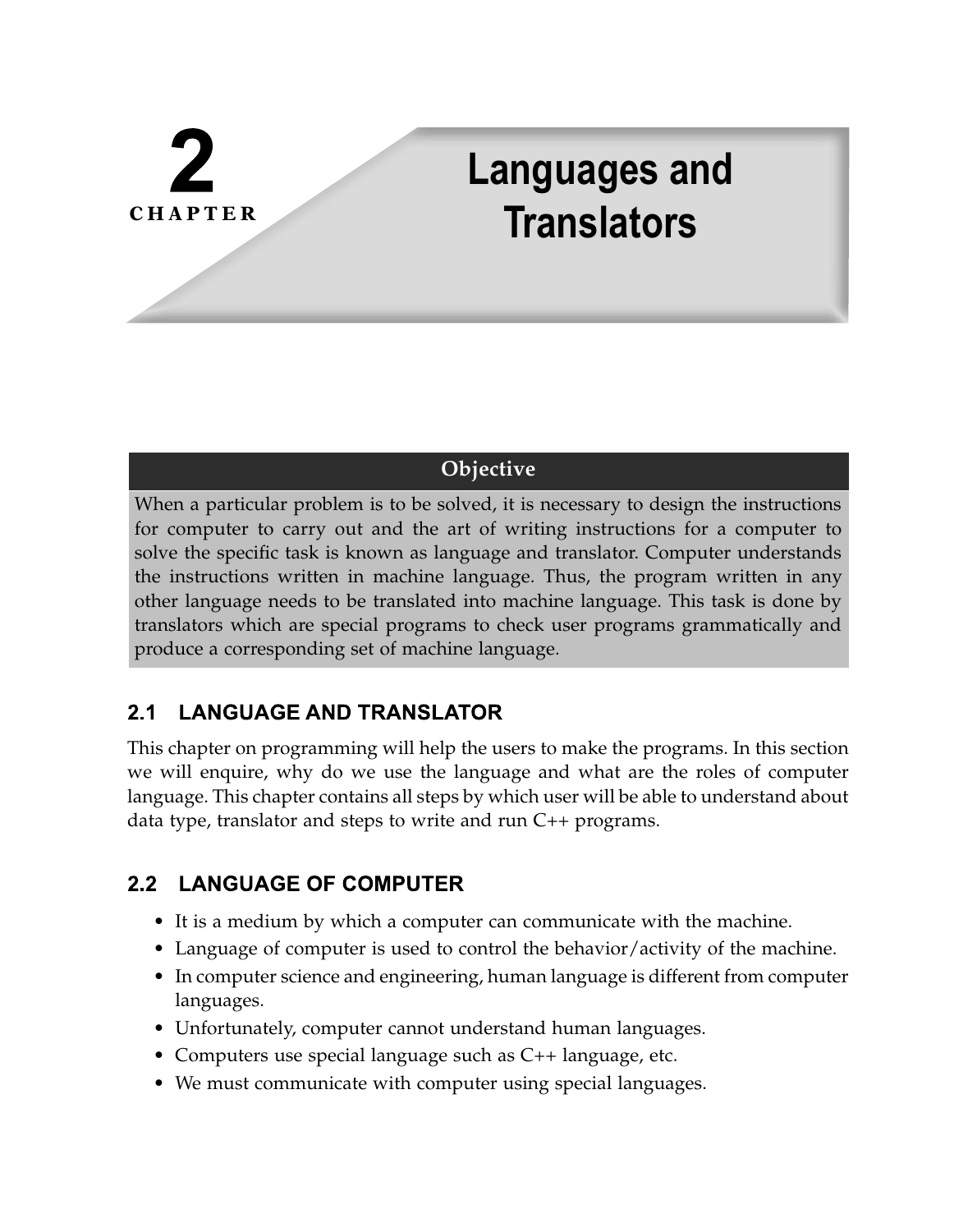# (b) **Assembly language:**

- It is also known as a symbolic language.
- In assembly language specified symbols are used.
- It is a low level language.
- Easier to correct the codes.
- Easy to modify the instructions.
- It has a demerit that it is machine dependent.

#### $2.4$ **TRANSLATOR**

- Translator is used for translating the input language to output language.
- It is used for converting/changing the high level language or low level language into machine level language.
- It is a software that is used to convert the programming language to machine language without losing anything.

# **Translator are classified into three types:**

- (a) Compiler
- (b) Interpreter
- (c) Assembler
- (a) **Compiler:** 
	- Compiler is a translator.
	- It translates the source program into machine equivalent code.
	- It reads the entire source program and converts it into object code and also lists the errors.



**Fig. 2.1** Compiler

• Large amount of time is taken by a compiler to process high level languages.

# (b) **Interpreter:**

- Interpreter is also a translator.
- It translates the source program into machine equivalent code.
- It is used to read the source program line by line or statement by statement.
- It is not generated by the intermediate object code.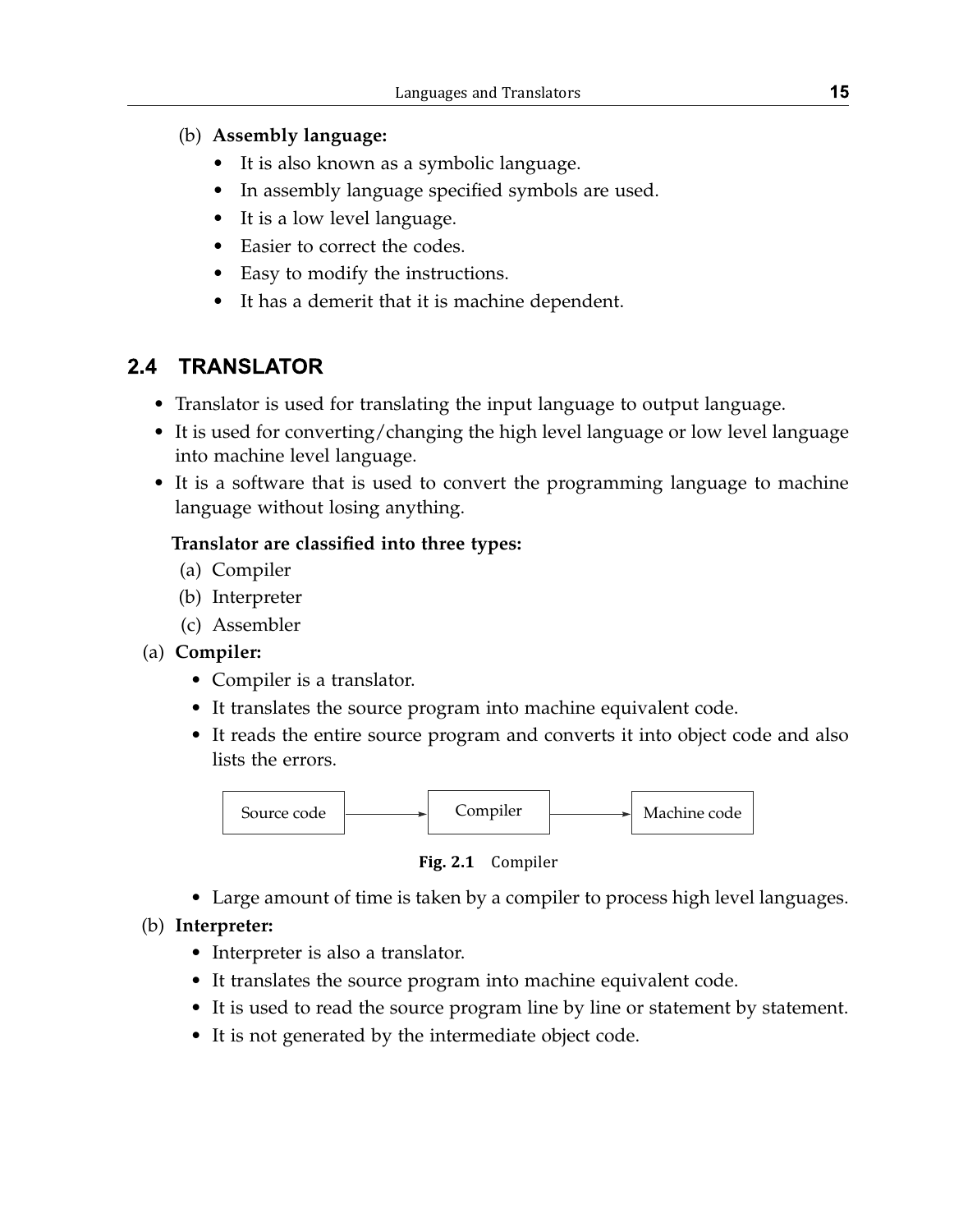**16** Programming in C++



**Fig. 2.2** Interpreter

#### (c) **Assembler:**

- Supports machine instructions in mnemonic form.
- It is machine oriented language.
- It follow the machine instructions.
- It uses the English words such MOVE, ADD, SUB, etc.
- It is used to convert the assembly language into machine language/code.



(d) **Linker**: Tool that merges the object files produced by separate compilation or assembly, and creates an executable files.

#### Tasks of linker:

- 1. Searches the program to find library routine used by program such as "cout  $<<$ " and printf( );
- 2. Determine the memory locations that code form each module will occupy and reallocate its instructions by adjusting absolute references.
- 3. Resolves references among files.
- (e) **Loader**: Part of the operating system that brings an executable files residing on disk into memory and starts it running.

# **Steps of Loader**

- 1. Read executable file's header to determine the size of text and data segments.
- 2. Create a new address space for the program.
- 3. Copies instructions and data into address space.
- 4. Copies arguments passed to the program on the stack.
- 5. Initializes the machine registers including the stack pointer.
- 6. Jumps to a startup routine that copies the program's arguments from the stack to registers and calls the program's main routine.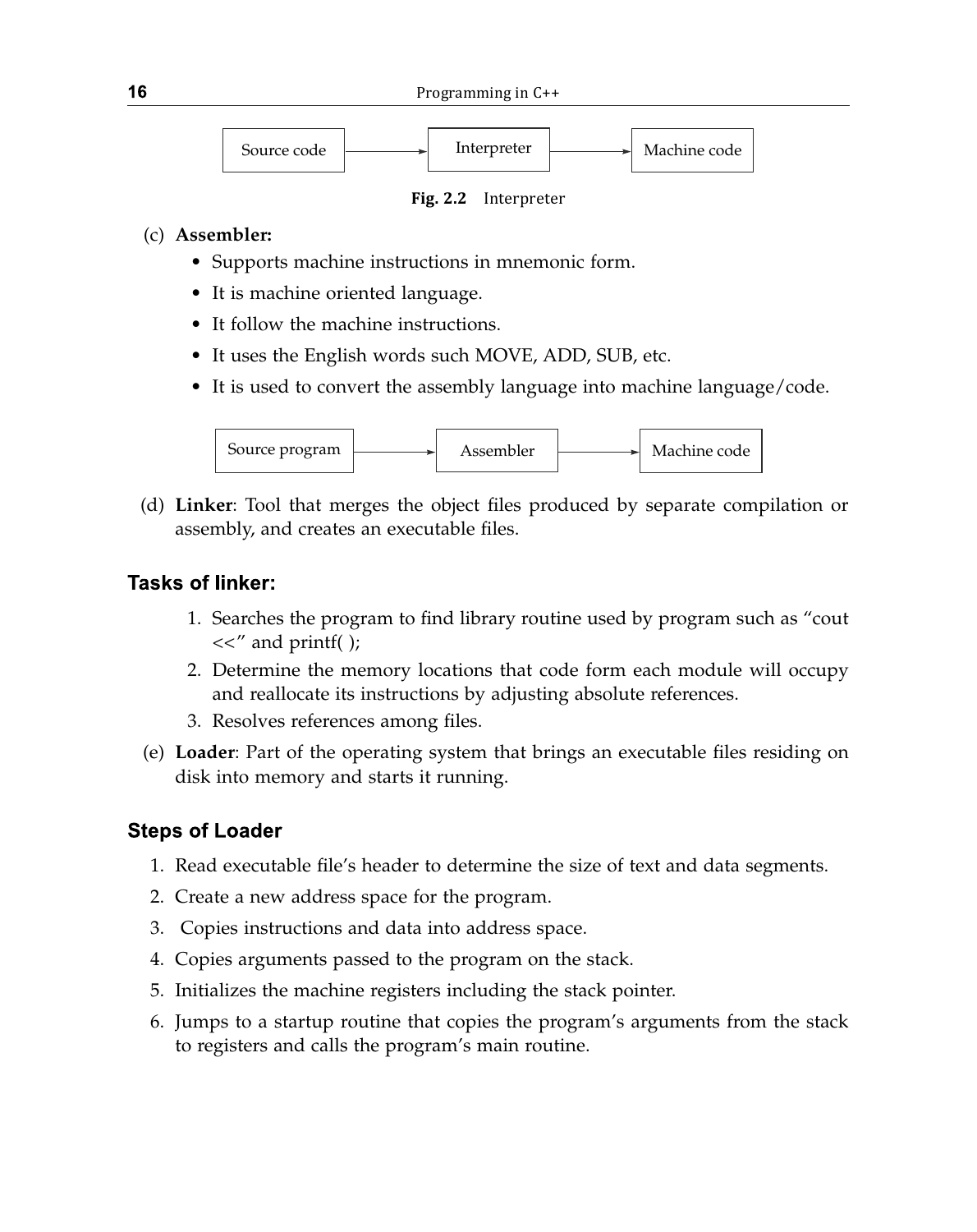- These two parts must appear between the opening braces and closing braces.
- The program execution begins at the opening brace and end at the closing brace.
- The closing brace of the main() function section is the logical end of the program.
- Every statement in between the opening and closing braces must end with (;).

#### **STEP-BY-STEP EXECUTION OF C++ PROGRAM**  $2.7$

**Step 1: Open the turbo screen and then write the program on turbo c/c++ screen.**

| Turbo C++ IDE |                  |              |                                              |  |                 |               |             |
|---------------|------------------|--------------|----------------------------------------------|--|-----------------|---------------|-------------|
|               | File Idit Search | <b>Basic</b> | Compile Debug Project                        |  | <b>Cut iant</b> | <b>Minday</b> | <b>Mark</b> |
|               |                  |              |                                              |  |                 |               |             |
|               |                  |              |                                              |  |                 |               |             |
|               |                  |              |                                              |  |                 |               |             |
|               |                  |              |                                              |  |                 |               |             |
|               |                  |              |                                              |  |                 |               |             |
|               |                  |              |                                              |  |                 |               |             |
|               |                  |              |                                              |  |                 |               |             |
|               |                  |              |                                              |  |                 |               |             |
|               |                  |              |                                              |  |                 |               |             |
|               |                  |              |                                              |  |                 |               |             |
|               |                  |              |                                              |  |                 |               |             |
|               |                  |              |                                              |  |                 |               |             |
|               |                  |              |                                              |  |                 |               |             |
|               |                  |              | Help   System connands and Iransfer programs |  |                 |               |             |

**Step 2: Save this program after pressing F2 key.**

**Step 3: Compile the program to check and list the errors if any(press alt F9).**

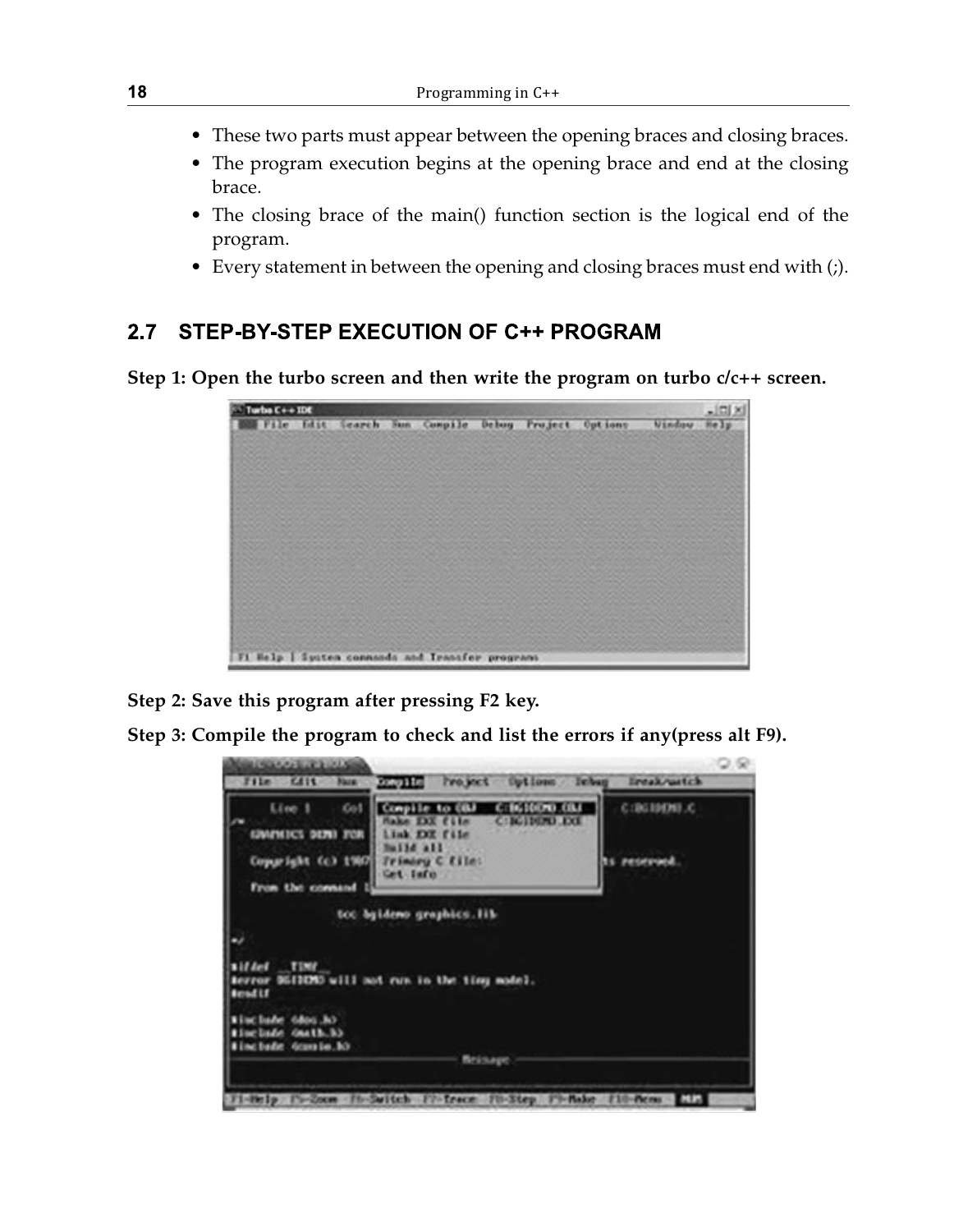**Step 4: If any error occurs then remove these errors.**

**Step 5: Run the program (press ctrl F9).**

### **Step 6: To show the output/console screen (press alt F5).**

# **Terminology of 'C++':**

- 1. **# (Hash)** Hash is a symbol which is used for special purpose.
- 2. **include** It is used to combine or join or to link.
- 3. **#include** It is a preprocessor. #include<file name> does not search the path because it fixed in (tc**-**bin) and computer know where source directory is. Such as #include<iostream.h>

Where #include< > header file format.

# **Header file:**

- It is a preprocessor directive.
- It is an instruction to the compiler to make it do something.
- It tells the 'C++' compiler to include the contents of a file, respectively.
	- (a) **#include "file name":** #include "file name" searches the source path first, then include path. For example: #include "math.h"
	- (b) **#include < >**

Angle bracket (search bracket)

(c) **#include**

Preprocessor

Preprocessor is used for path identification of the source directory.

(d) **iostream**



It stands for stream buffer memory for input output device.

# **Other examples of header files**

**#include<conio.h>**

**conio** Input Output Console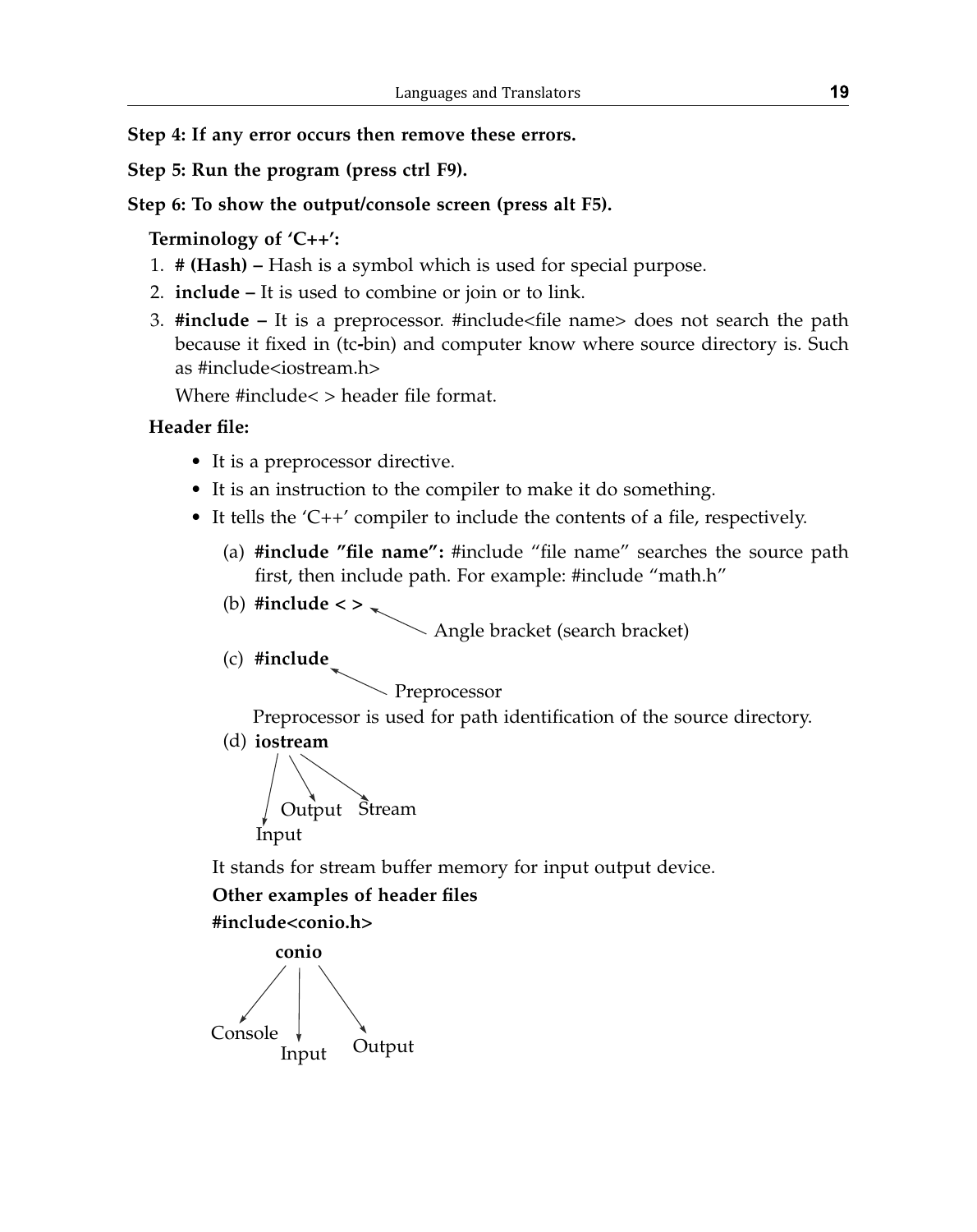|  | void main( |  |
|--|------------|--|
|  |            |  |
|  |            |  |
|  |            |  |

# Or



It is used for termination of the program.

Where:

- a. **void (type):** Void means that the function does not return value.
- b. **main( ):** main is the first thread or process that executed by compiler. When compiler starts executing the program, only main function is available that do not need any other object to be called (actually it is static that can be called by compiler directly) but other function does not that. It is the user defined  $function$  main() is a primary function which is included all  $C++$  programs. When we write  $\text{void } \text{main}()$ , it means that this main() program will not return value and if we write  $int$  main(), it means this program will return an integer type value. Main is also used for entry point of program.

# **Console input and output functions:**

The two standard C++ programming language functions for console input and output are

 1. **cout:** It stands for console output which is used to print the information or message from user or system. It uses the insertion operator( $\lt\lt$ ) to access the data/ information.

#### **Syntax of cout:**

```
cout<< expression;
```
**programming example of cout:**

 $\text{cout} \ll a$ ;

This will print the value of a.

 2. **cin:** It stands for the console input which is used to read the data or information and stored it into memory places. It uses the extraction operator(>>) to access the data/information.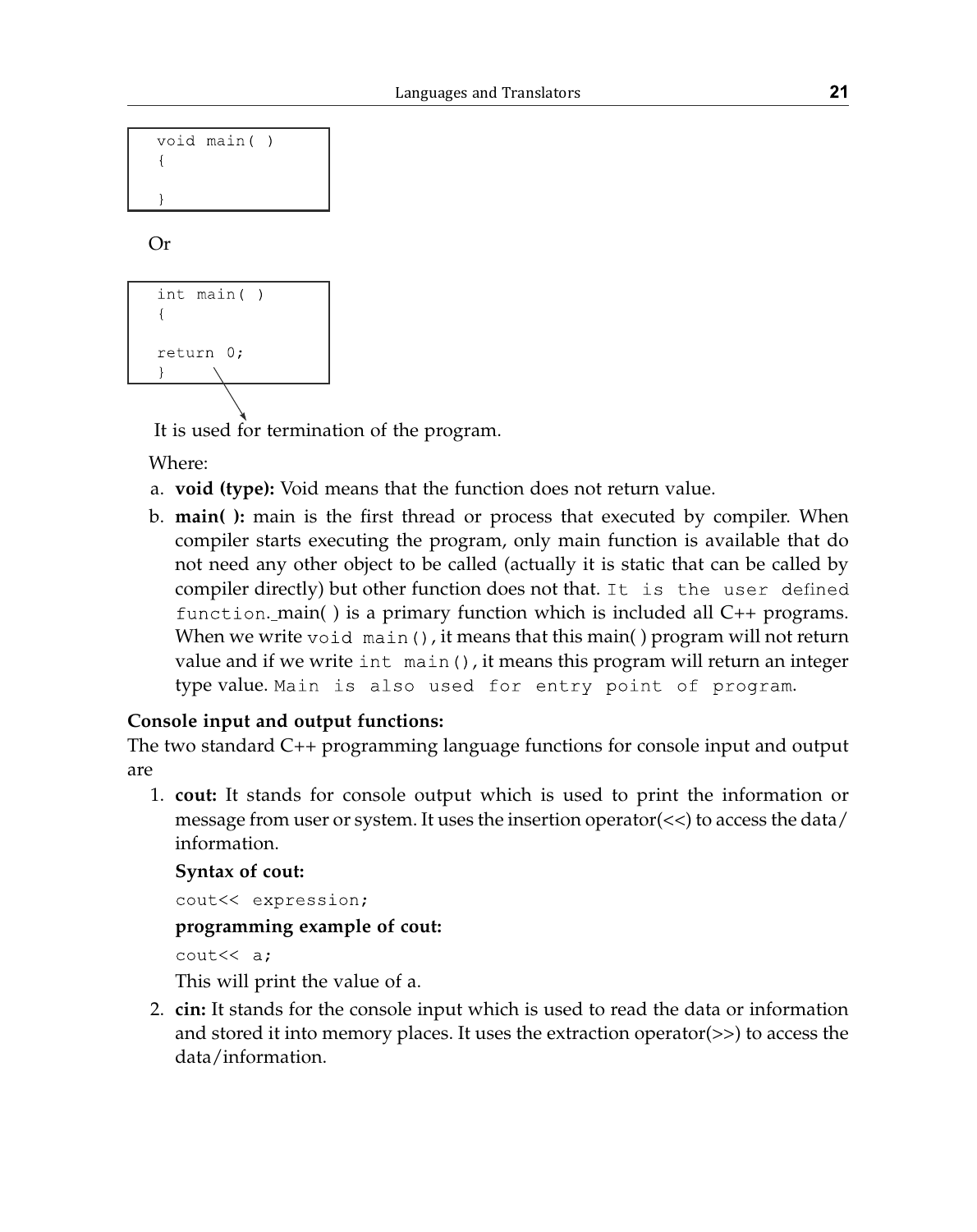#### **Syntax of cin:**

cin>>variable name;

#### **programming example of cin:**

 $\text{cin} \geq \text{a};$ 

It means 'a' is the variable that is being scanned (read) and stored (create the memory for 'a') in memory.

#### **Terminology can be summarized as:**

```
#include<iostream.h>
                    Header file section
#include<conio.h>
void main() \leftarrowFunction name
\left\{ \right.start of program
                       - Program statement
\mathcal{E}end of program
```
# **My first program of 'C++':**

```
#include<iostream.h>
#include<conio.h>
void main()
\left\{ \right.\text{clrscr}(\cdot);
printf("hello");
getch();
\mathcal{L}Output:
hello
```
#### **Data Types:**

- 1. Data type is a list of words that is predefined in the compiler.
- 2. Data type is a type or reorganization of data/variables.
- 3. Data type is a container/storage that holds the specific type and range of values.
- 4. Each variables/data must have data type.
- 5. Basically, it is a predefined user dictionary prepared by the compiler.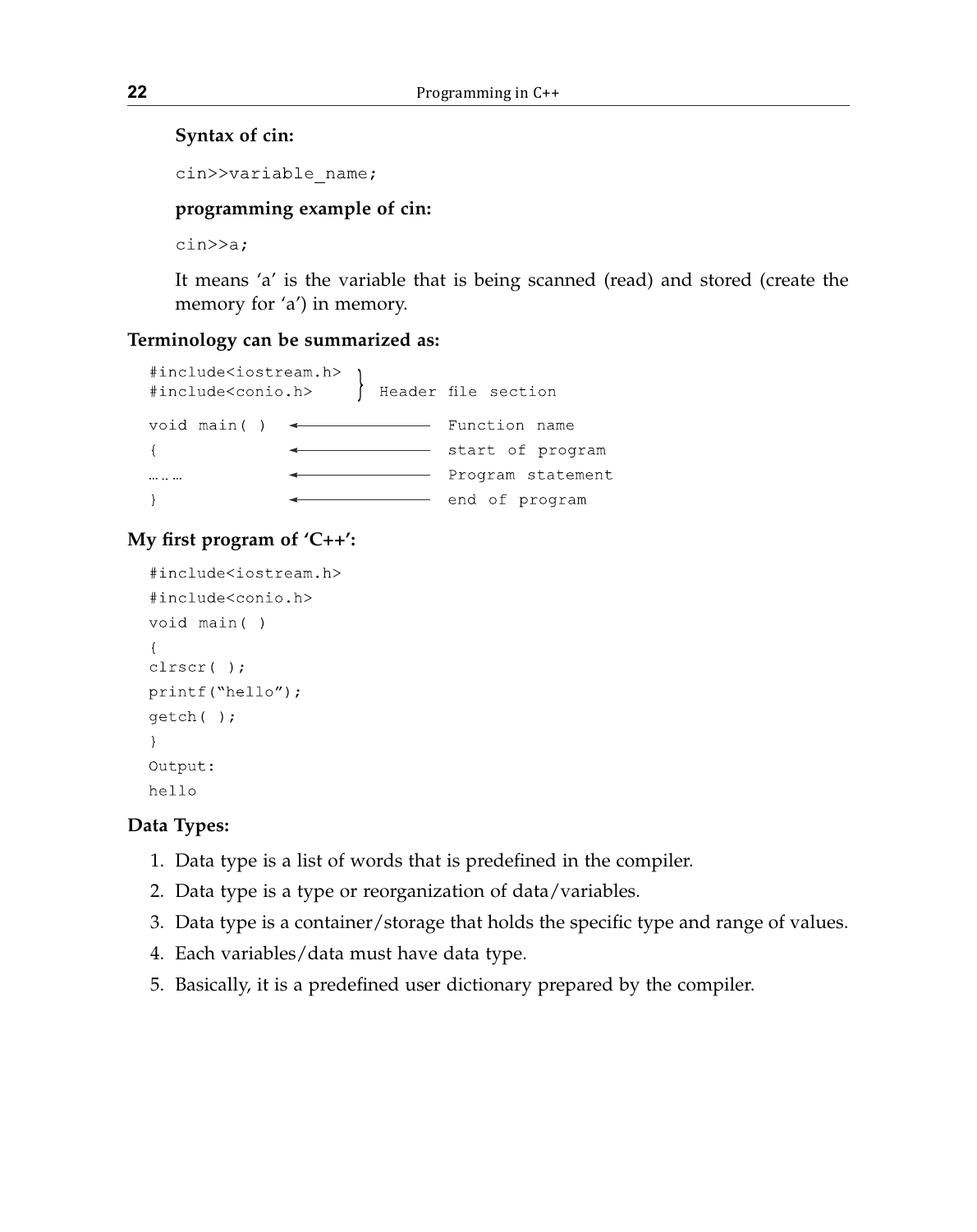8 bits =  $2^8$  = 256 16 bits =  $2^{16}$  = 65536 32 bits =  $2^{32}$  = 4294967296 …… similarly rest of the data type would be calculated in bits.

**Range calculation for character:**



Therefore, the range will be (-128 to 127)

**Range calculation for integer:**



Therefore, the range will be (-32768 to 32767)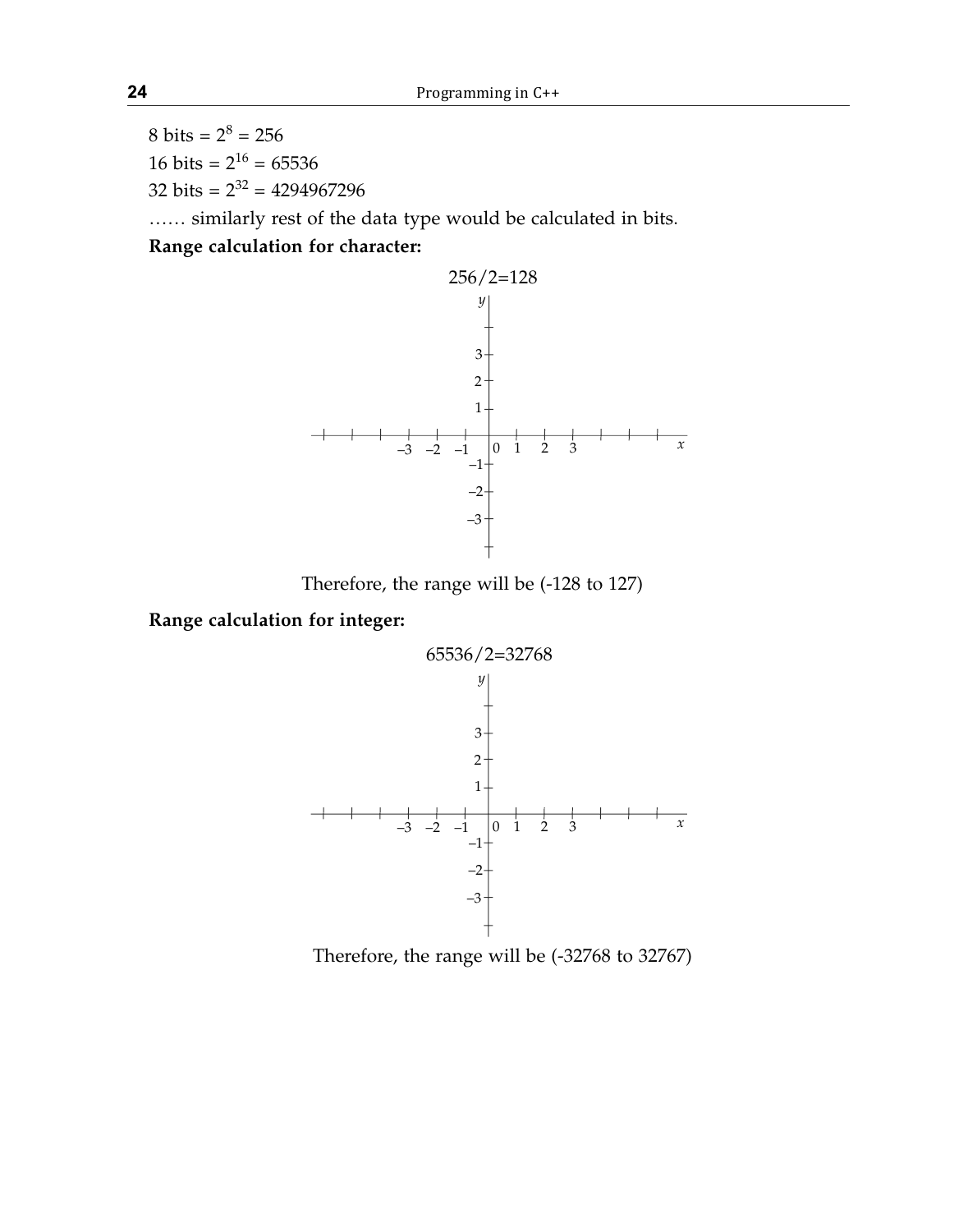| <b>Type</b>        | Size (in bytes) | Range                             |
|--------------------|-----------------|-----------------------------------|
| int                | $\overline{2}$  | $-32,768$ to 32,767               |
| signed int         | $\overline{2}$  | $-32,768$ to 32,767               |
| unsigned int       | $\overline{2}$  | 0 to $65,535$                     |
| short int          | $\overline{2}$  | $-32,768$ to 32,767               |
| signed short int   | $\overline{2}$  | $-32,768$ to 32,767               |
| unsigned short int | $\mathfrak{D}$  | 0 to $65,535$                     |
| long int           | 4               | $-2,147,483,648$ to 2,147,483,647 |
| signed long int    | 4               | $-2,147,483,648$ to 2,147,483,647 |
| unsigned long int  | 4               | 0 to 4,294,967,295                |

#### **Range calculation for float for decimal concept:**



Therefore, the range will be (-214748365 to 214748364)

…… similarly rest data type range would be calculated by using graph.

| Type                | Size (bits) | Range           |
|---------------------|-------------|-----------------|
| char or signed char | 8           | $-128$ to 127   |
| unsigned char       | 8           | $0$ to 255      |
| int or signed int   | 16          | -32768 to 32767 |
| unsigned int        | 16          | 0 to $65535$    |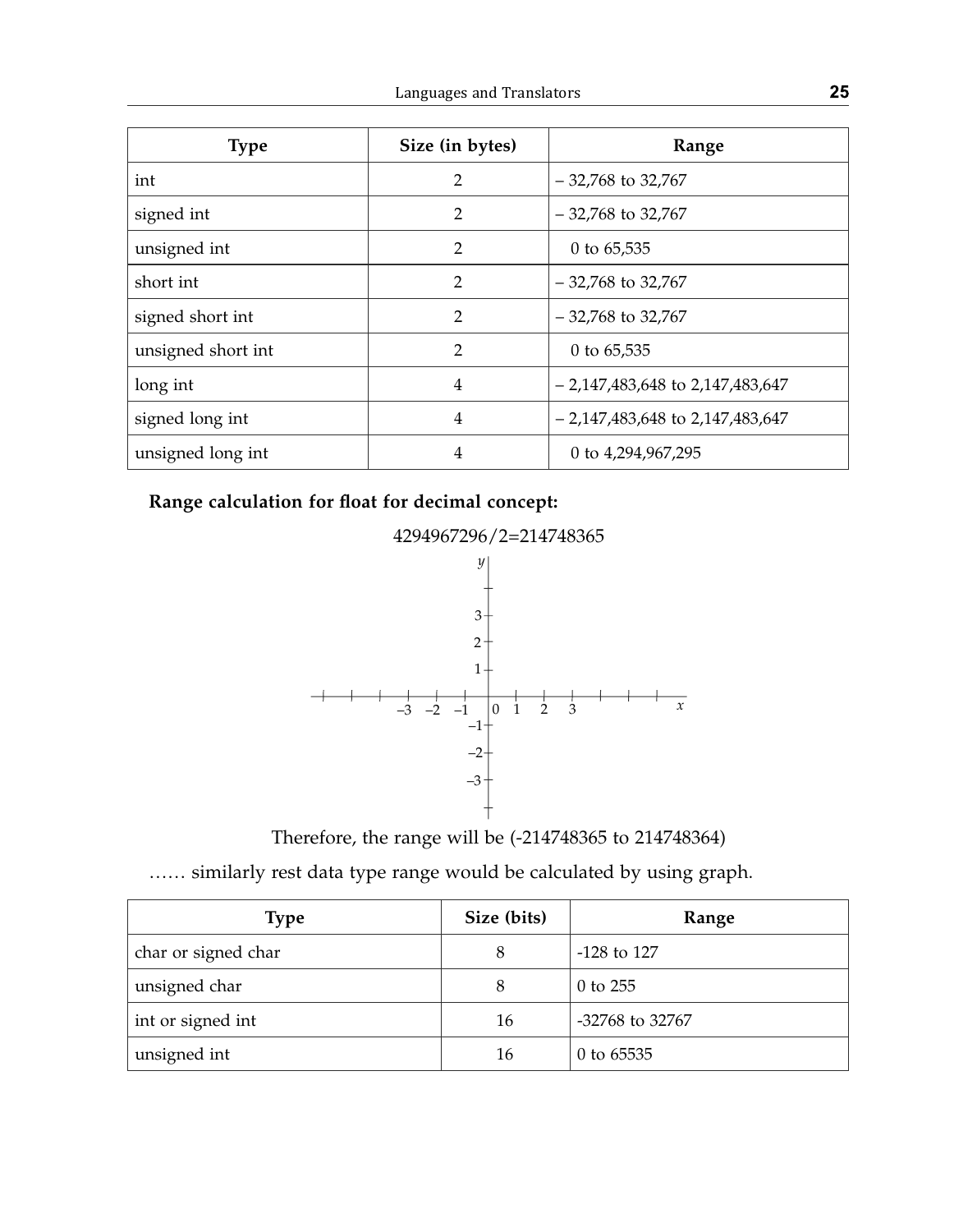#### **OUTPUT:**



**Program 3: Write a program to enter the value of two numbers and print these values.**

```
#include<iostream.h>
#include<conio.h>
void main()
\left\{ \right.int a, b;
\text{clrsc}();cout<<"enter the value of a and b";
scanf ("%d%d", &a, &b);
\text{count}<< \text{``a="<<a<< \text{''}\n'<<\text{''}b="<<b;getch();
\mathcal{E}
```
# **OUTPUT:**



# **Program 4: Write a program to find the sum of two numbers.**

```
#include<iostream.h>
#include<conio.h>
void main()
\{int a, b, c;\text{clrsc}();
cout<<"enter the value of a and b";
\text{cin} \geq \text{a} \geq \text{b};
c=a+b:
\text{cout}<<'' \text{sum}="<<\text{c};
getch();
\mathcal{L}
```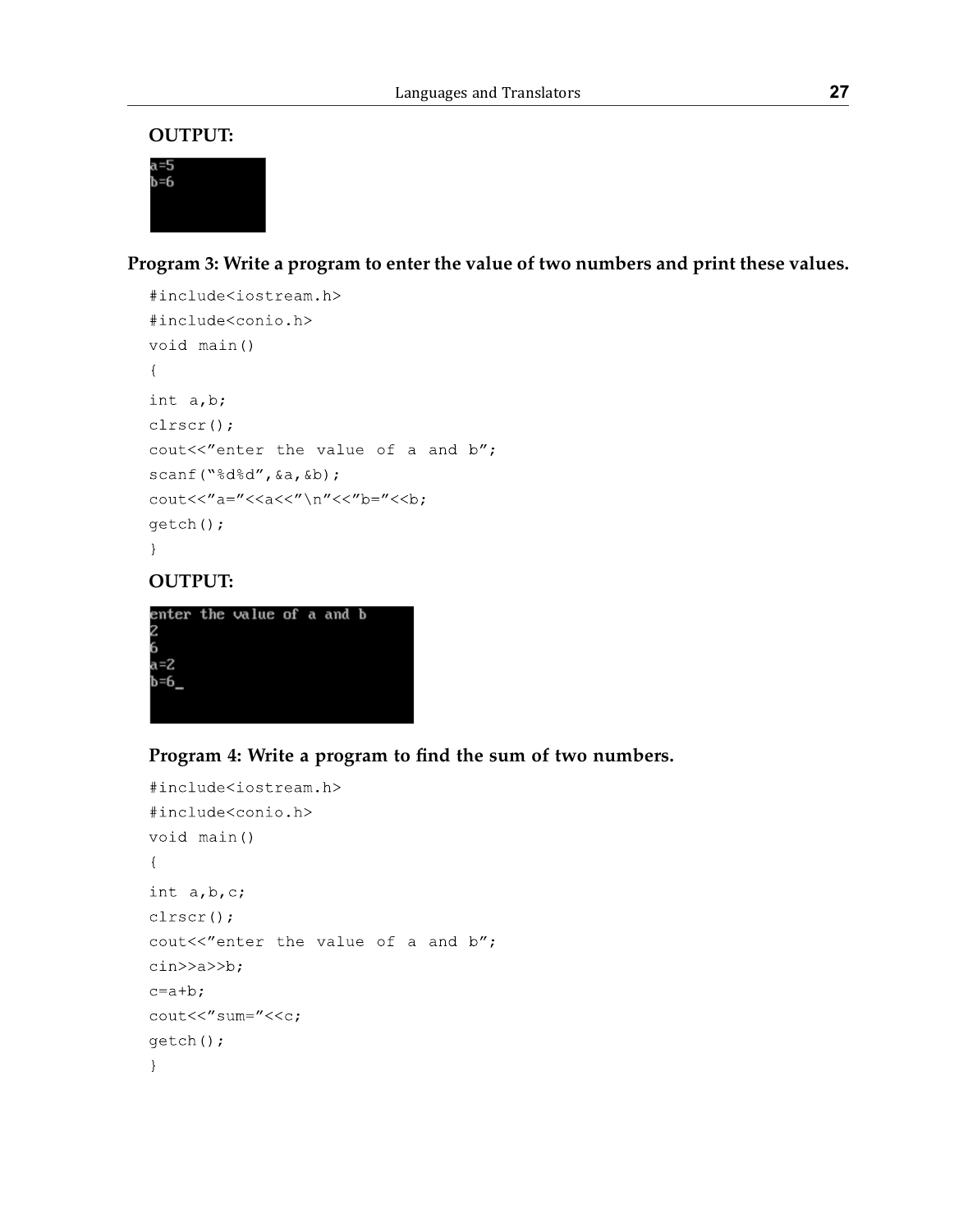#### **OUTPUT:**

|        | enter the value of a and b |  |  |  |
|--------|----------------------------|--|--|--|
| 3      |                            |  |  |  |
| 7      |                            |  |  |  |
| sum=10 |                            |  |  |  |
|        |                            |  |  |  |

# **Program 5: Write a program to find the area of rectangle.**

```
#include<iostream.h>
#include<conio.h>
void main()
\left\{ \right.int a, b, area;
clrscr();
cout<<"enter the value of a and b";
\text{cin} \text{>a} \text{>b};
area=a*b;cout<<"area="<<area;
getch();
\mathcal{E}
```
#### **OUTPUT:**



# **Program 6: Write a program to find the simple interest.**

```
#include<iostream.h>
#include<conio.h>
void main()
\left\{ \right.float p, r, t, si;
\text{clrsc}();
cout<<"enter the value of p, r and t";
\text{cin} \text{>p} \text{>r} \text{>t}si = (p * r * t) / 100;cout<<"simple interest="<<si;
qetch();
\overline{\phantom{a}}
```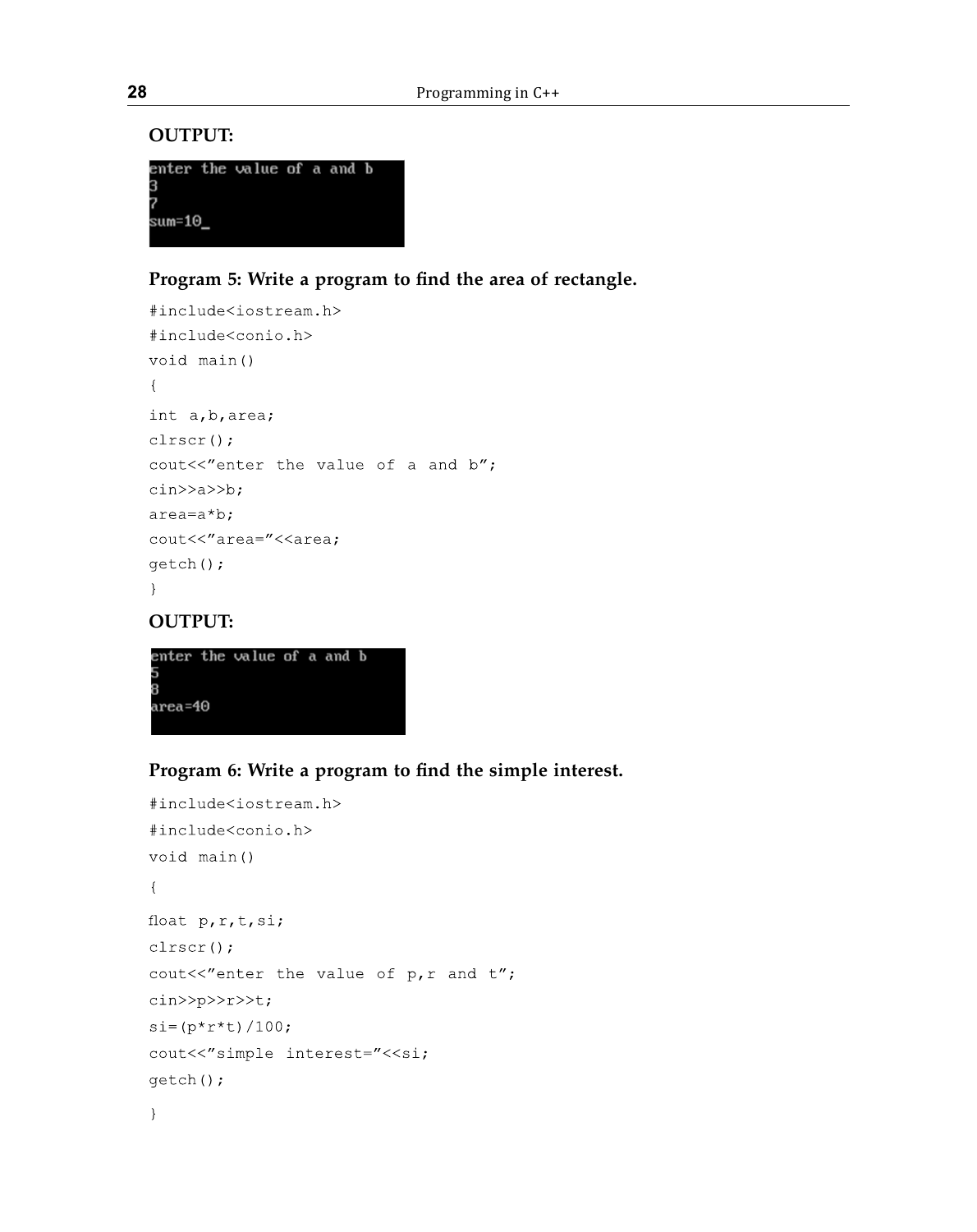```
\text{cin}>>c;f = (c/5) * 9 + 32;cout<<"temprature in Fahrenheit f="<<f;
getch();
\left\{ \right\}
```
# **OUTPUT:**



# **Program 9: Write a program to swap two numbers using third variable**

```
#include<iostream.h>
#include<conio.h>
void main()
\left\{ \right.int a, b, c;clrscr();
cout<<"enter the value of a and b";
\text{cin} \geq \text{a} \geq \text{b};
cout<<"before swapping a="<<a<<"and b="<<br/>b><<"\n";
 c = a;a=b;b=c;cout<<"after swapping a="<<a<<" and b="<<br/>b;
getch();
\left\{ \right.
```
#### **OUTPUT:**

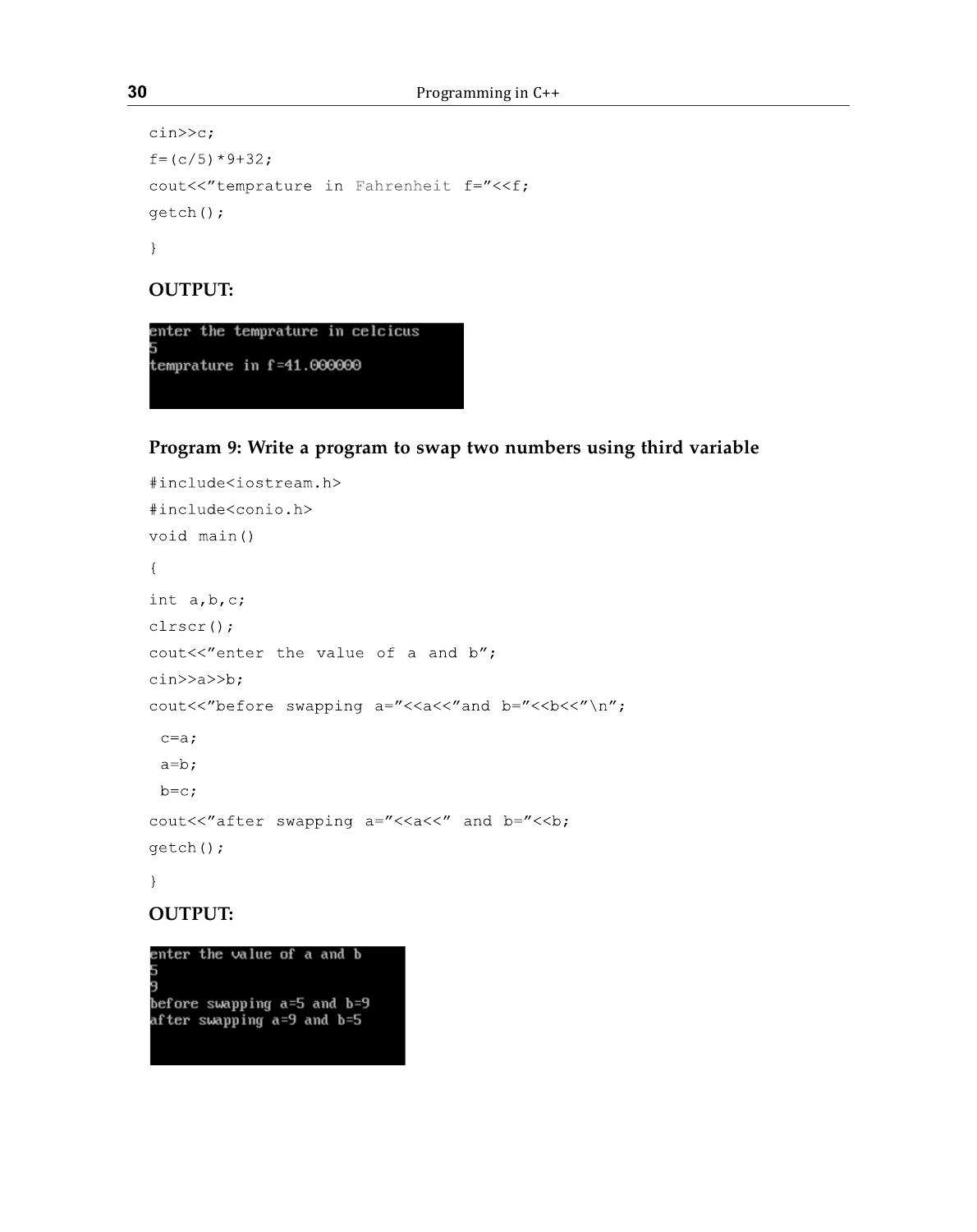### **Program 10: Write a program to swap two numbers without using third variable**

```
#include<iostream.h>
#include<conio.h>
void main()
\left\{ \right.int a, b;
\text{clrscr}();
cout<<"enter the value of a and b";
\text{cin} \geq \text{a} \geq \text{b}cout<<"before swapping a="<<a<<" and b="<<br/>b><<"\n";
a=a+b:
b=a-b:
a=a-b;cout<<"after swapping a="<<a<<" and b="<<br/>b;
qetch();
\mathcal{L}
```
# **OUTPUT:**



# $\Box$  Key Points to Remember

- 1. Language of computer is used to control the behavior/activity of machine.
- 2. There are three types of computer language
	- a. High level language
	- b. Middle level language
	- c. Low level language
- 3. Machine language is directly used by the motherboard/microprocessor.
- 4. Translator is used for converting/changing the high level language or low level language into machine level language.
- 5. The main function of every C++ program is main(), from where execution of a C++ program begins. The body of C++ program contains declaration, arithmetic and logical statements, control statements and function calls.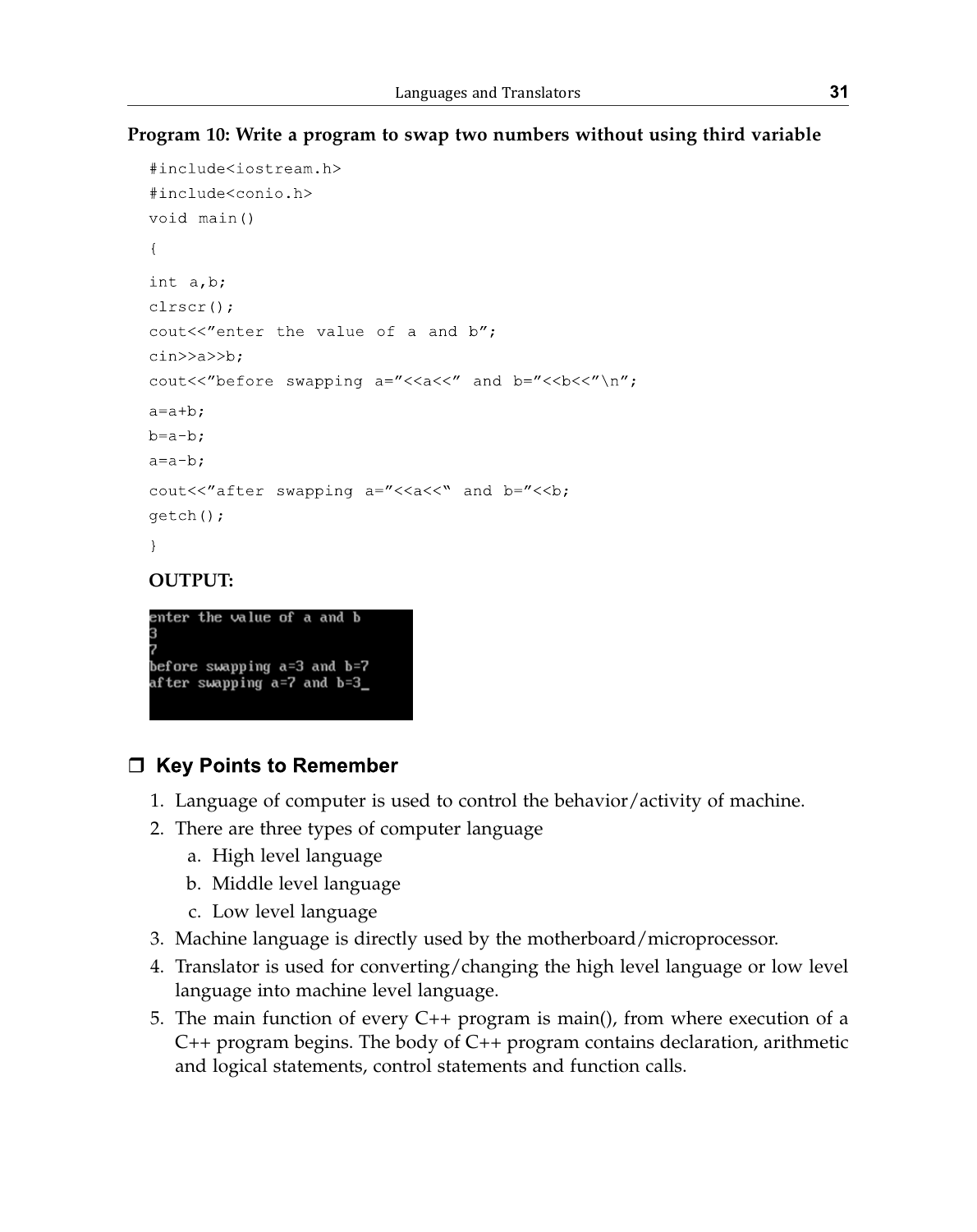# **QUESTIONS AND ANSWERS**

# **Objective Questions**

1. Choose the correct output of the code.

```
#include<iostream.h>
void main()
\left\{ \right.char c = 's';
\text{count}<<\text{"c is "<<c<<" \n}'';
\mathcal{F}(a) c is s(b) c is c
        (c) s is c
                                      (d) None of these
```
# **Answer: (a)**

#### 2. Choose the correct output of the code.

```
#include<iostream.h>
void main()
\left\{ \right.float f = 0.1;
if (f == 0.1)cout<<"True";
else
cout << "False";
\lambda(a) True
                                       (b) False
```
#### **Answer: (a)**

3. Is there any invalid variable name declaration?

| $\lambda$ - - - - - - - (1) |  |  |            |                  |
|-----------------------------|--|--|------------|------------------|
| $(c)$ int $r3$              |  |  |            | (d) all of above |
| $(a)$ int $r3$              |  |  | (b) int 3r |                  |

```
 Answer: (d)
```

```
 4. Is there any invalid variable name declaration?
```

| Answer: (c) |  |  |                |  |
|-------------|--|--|----------------|--|
| (c) int 3r  |  |  | $(d)$ int $3r$ |  |
| (a) inr r3  |  |  | (b) int $r$ 3  |  |

- 5. Program without main() function is possible
	- (a) true (b) false

```
 Answer: (b)
```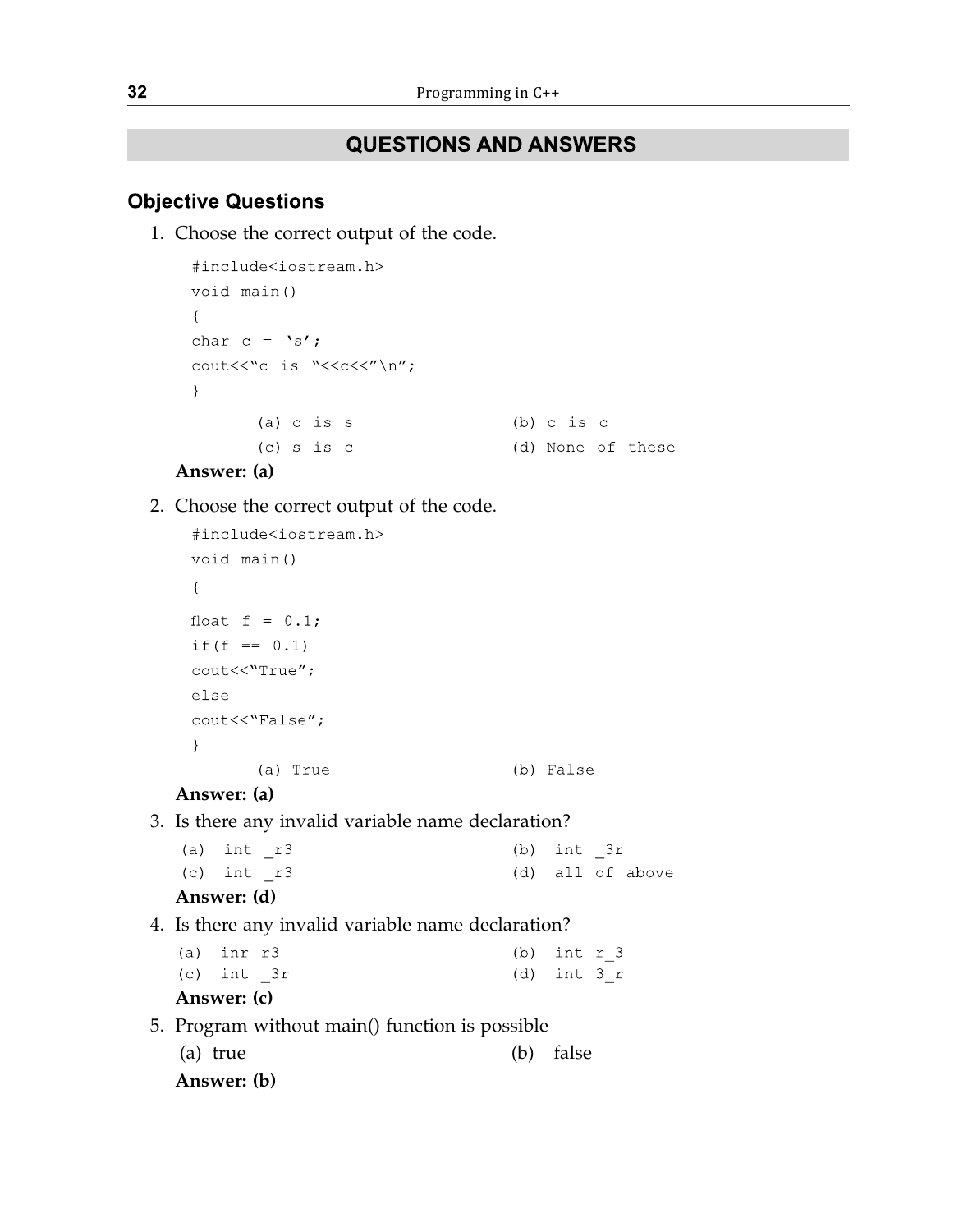| 12. The 2 bytes are used for _____ data type.      |                                    |
|----------------------------------------------------|------------------------------------|
| (a) char                                           | (b) double                         |
| (c) float                                          | $(d)$ int                          |
| Answer: (d)                                        |                                    |
| 13. What will be the range of int data type?       |                                    |
| (a) $-32768$ to 32767                              | (b) $-65536$ to $65535$            |
| (c) $3.4e^{34}$ to $3.4e^{(-34)}$                  | (d) None of above                  |
| Answer: (a)                                        |                                    |
| 14. Find the primitive data type.                  |                                    |
| (a) array                                          | (b) structure                      |
| (c) pointer                                        | $(d)$ int                          |
| Answer: (d)                                        |                                    |
| 15. Size of integer data type is                   |                                    |
| (a) 4 bytes                                        | $(b)$ 8 bytes                      |
| (c) Cannot be determined                           | (d) Depends on the system/compiler |
| Answer: (d)                                        |                                    |
| 16. Choose the correct output                      |                                    |
| #include <iostream.h></iostream.h>                 |                                    |
| int main()                                         |                                    |
| $\{$                                               |                                    |
| char c;                                            |                                    |
| $c = -128;$                                        |                                    |
| cout< <c<<"\n";< td=""><td></td></c<<"\n";<>       |                                    |
| return 0;                                          |                                    |
| $\mathcal{E}$                                      |                                    |
| (a) $-128$                                         | (b) $128$                          |
| (c) Depends on the compiler                        | (d) None of these                  |
| Answer: (a)                                        |                                    |
| 17. What is range of short int in C++ programming? |                                    |
| (a) $-128$ to 127                                  | (b) $-256$ to $255$                |
| (c) $-32768$ to 32767                              | (d) All of the mentioned           |
| Answer: (a)                                        |                                    |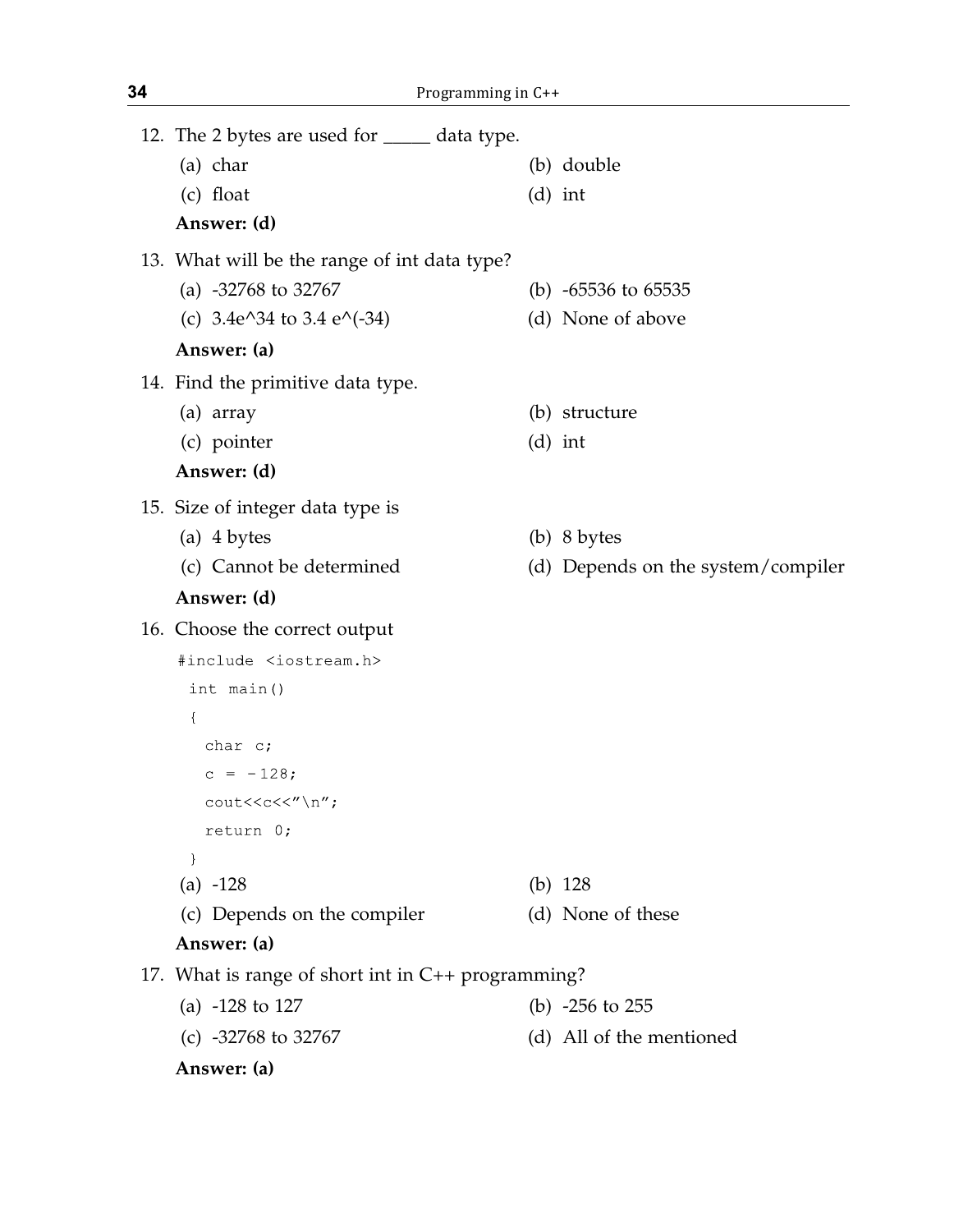18. Find the output of the following code:

```
#include <iostream.h>
    int \text{main}()\{cout<<"C++ programming "<< "by satya";
      \overline{\phantom{a}} (a) C++ programming by satya (b) by satya C++ programming 
 (c) both a and b (d) Compilation error
```
# **Answer: (a)**

#### 19. Find the output of the following code:

```
#include <iostream.h>
   #define A 10
  void main()
  \left\{ \right.int A = 5;
    \text{cout}<<''\text{A} ="<< A;
  \lambda(a) A = 5 (b) A = 10 (c) Runtime error (d) Compilation error
```
#### **Answer: (a)**

#### 20. Find the output of the following code:

```
#include <iostream.h>
      void main()
      \left\{ \right.int a = 010;
       \text{cout}<< a;
      \left\{ \right.(a) 9 (b) 10
(c) 2 (d) 8
```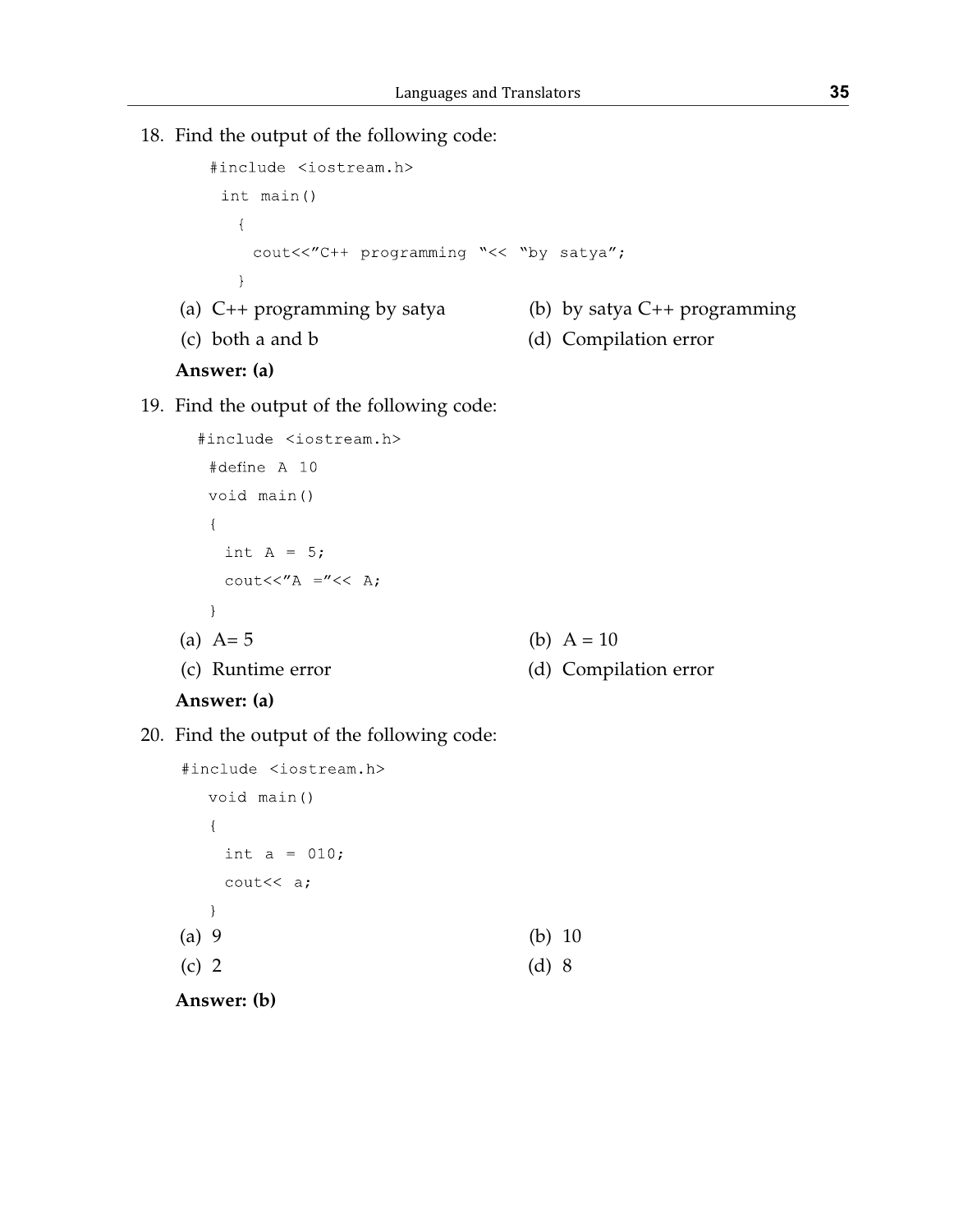21. Find the output of the following code:

```
#include <iostream.h>
void main()
\left\{ \right.cout<<"Hello dear!<<x<<"\n";
\mathcal{F}
```
- 
- (a) Hello dear! X; (b) Hello dear! Followed by a junk value
- 
- (c) Hello dear! (d) Compile time error

#### **Answer: (d)**

#### 22. Find the output of the following code:

```
#include <iostream.h>
 void main()
 \left\{ \right.int x = 10000;int x = 34;
   cout<<"Hello satya!"<<x<<"\n";
 \left\{ \right.
```
(a) Hello satya! 34 (b) Hello satya!1000

(c) Hello satya! Followed by a junk value (d) Compile time error

#### **Answer: (a)**

- 23. Find out the invalid variable name declaration
	- (a) float  $\text{iec} = 3.14$  (b) double  $\text{iec} = 3.14$
	- (c) int iec =  $3.14$  (d) #define iec  $3.14$

#### **Answer: (c)**

24. Choose the correct alternative for the following code:

```
#include <iostream.h>
     void main()
     \left\{ \right.int main = 3;
       cout<<main;
     \mathbf{R} (a) Compile time error (b) run time error
 (c) main can not be used as a variable (d) 3
 Answer: (d)
```